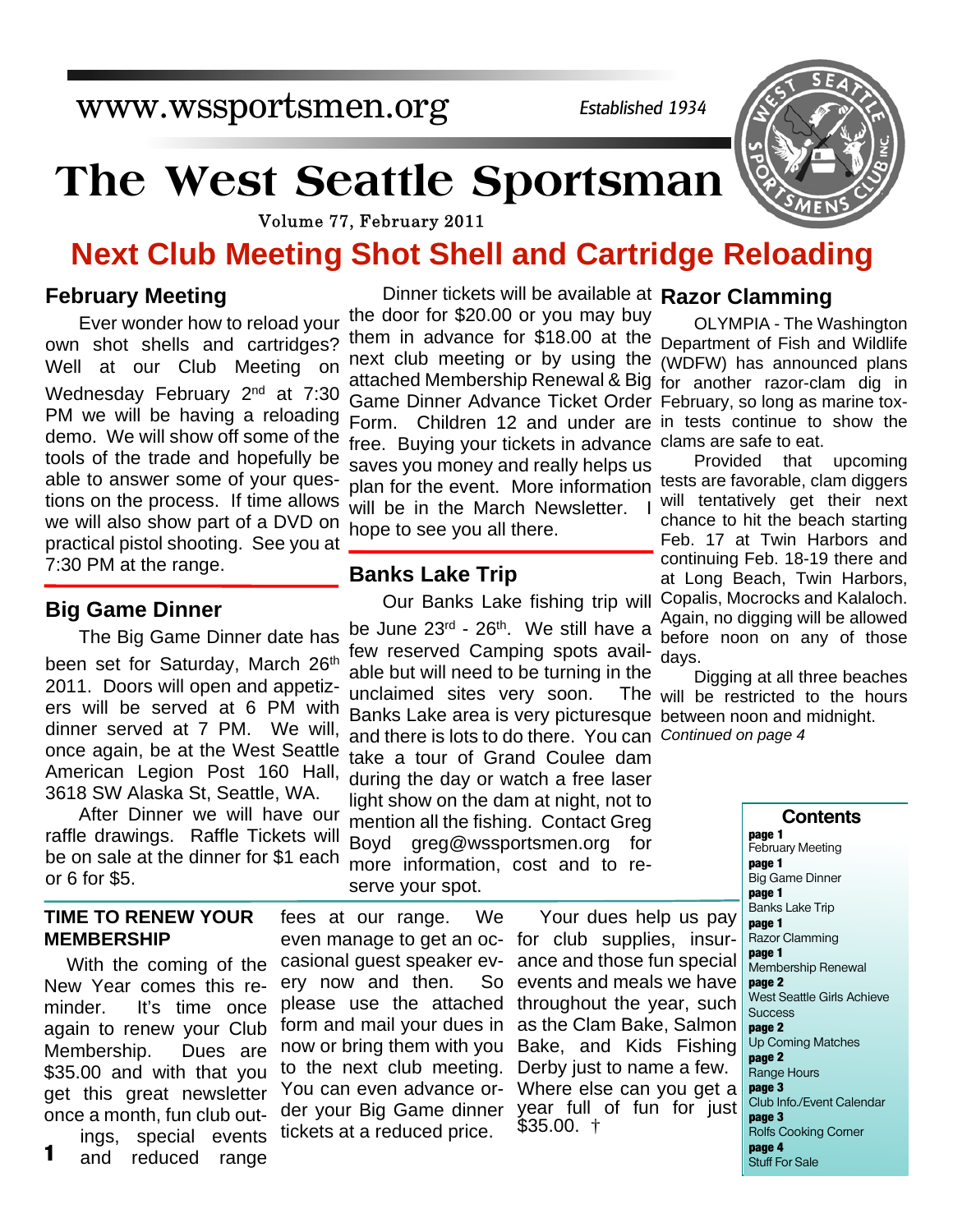#### **West Seattle Girls Achieve Success at 2011 Junior Olympics Qualifier Matches**

#### *By Alan Carey*

Girls on the West Seattle Totems Junior Rifle Club were successful in the Washington State 2011 Junior Olympics air rifle and smallbore rifle qualification matches that were held in November and December 2010. These matches are referred to as *Emma Carey, girl's gold medal win*the JOARC (Junior Olympic Air Rifle Championship) and JORC (Junior Olympic Rifle Championship). The competitors were shooting for slots in the National Junior Olympic Championship to be held in Colorado Springs, Colorado.

The matches were shot both in Spokane on the east side, and in Puyallup (smallbore rifle) and Olympia (air rifle) on the west side. Scores from the east and west sides were then combined and the match winners determined.

#### **Air Rifle**

10 meters on the Olympic air rifle

#### **Up coming Small bore & Air Matches**

| Feb $5th$                              | Puyallup                        | Groundhog (Jr. 3-P)                                                        | Shellenberger                   |
|----------------------------------------|---------------------------------|----------------------------------------------------------------------------|---------------------------------|
| Feb $12th$                             | Seattle                         | Open Air Sectional                                                         | Burr                            |
| Feb 12th-13th                          | Seattle                         | NRA open intl. free & std. pistol                                          | Cozens                          |
| Feb 12th-13th                          | Olympia                         | Jr. Olympic Air Rifle 3-P Champ.                                           | Crossman                        |
| Feb $19th$                             | Seattle                         | Jr. 4-P Sectional                                                          | Burr                            |
| Feb $26th$                             | Seattle                         | Jr. Air rifle sectional                                                    | Burr                            |
| March 5 <sup>th</sup>                  | Seattle                         | Jr. 3–P sectional                                                          | <b>Burr</b>                     |
| March 5 <sup>th</sup> -6 <sup>th</sup> | Vancouver                       | State 4-P champ & Jr. 4-P Sectional Spitzer                                |                                 |
| March 12 <sup>th</sup>                 | Seattle                         | Air pistol & Standard pistol                                               | Cozens                          |
| March 19 <sup>th</sup>                 | Seattle                         | Jr. 3-P Air rifle Sectional                                                | Burr                            |
| March 26th<br>April 2nd<br>April 9th   | Centralia<br>Seattle<br>Seattle | State Jr. Indoor Championship<br>Cub Match<br>Air pistol & Standard pistol | Shellenberger<br>Burr<br>Cozens |



*ner for 3-position smallbore rifle.*

target. Marisca Mozeleski won the gold medal for girl's air rifle with a score of 383x400. Emma Carey claimed the silver medal with a score of 365x400.

#### **Smallbore Rifle**

Air rifle matches are fired at Casey Iwamoto won the Prone Smallbore rifle matches are fired at 50 feet, shooting on the USA 50 target. This is a 3- position match, with both boys and girls firing 20 shots in each of the prone, standing, and kneeling positions. Emma Carey won the gold medal with a score of 540x600. Totem newcomer



*Marisca Mozeleski, girl's gold medal winner for air rifle.*

(beginner) Class with a score of 258x300.

One male and one female State Qualifier are invited per state provided they fire above the minimum required "State Qualifier" score. Marisca's air rifle score wins her an automatic invitation to participate in the National Junior Olympic Championship. Remaining at-large competitors will be ranked by age category and score and invited up to range capacity.

#### **Range Hours and Activity**

Monday - Small Bore - 6:00 PM, Tuesday - Rifle League, - 6:00 PM Wednesday - Juniors - Call Fred Burr at 206-935-4883 for information. Cost: Adult members \$2.00, non- members \$4.00, Juniors \$1.00.

Volume 77, February 2011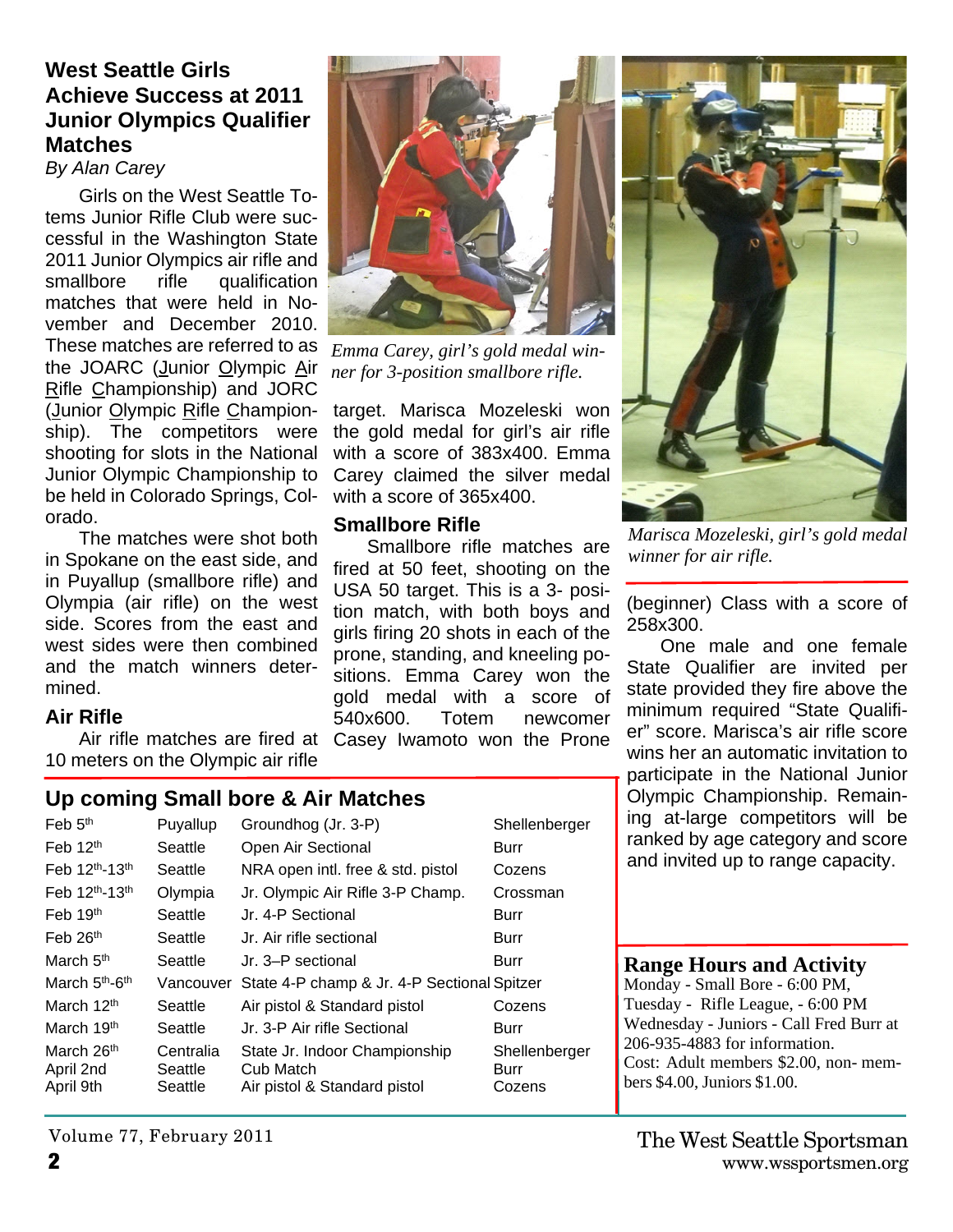#### **The West Seattle Sportsmen's Club Sponsors of the Roger Dahl Rifle Training Range**

|  | <b>OFFICEI</b> |
|--|----------------|
|  |                |

President – Tony Olszewski 425-226-5643 Greg Boyd 206-965-9629 Fred Burr Vice Pres. – Steve Loo Fred Burr 206-935-4883 Ernie Frey Secretary – Kristin Shamek **Richard George** Frank Novito Treasurer – Cam Robinson Roz & Jerry Mascio

#### **OFFICERS TRUSTEES LIFE TIME MEMBERS**

Contact us at: info@wssportsmen.org



Rolf's Cooking Corner

#### **ITALIAN RAZOR CLAMS**

2 tablespoons butter

2 tablespoons light olive oil

4 medium-to-large cleaned, fresh razor clams

Seasoned flour (1 cup all-purpose flour, 1 teaspoon sea salt, ¼ teaspoon cayenne pepper, 1 teaspoon sweet paprika)

1 tablespoon chopped garlic

1 tablespoon capers

Juice of ½ lemon

3 tablespoons dry white wine

salt and pepper

2 tablespoons fresh, chopped parsley

Place sauté pan on medium heat. Add olive oil and one



tablespoon of butter. Dredge clams in seasoned flour. Cook 2 minutes. Turn and cook until golden brown, another 2 minutes. Add garlic, capers, lemon juice, wine, parsley and a dash of salt and pepper. Cook on high heat until liquid is reduced. Remove from heat. Melt one tablespoon of butter in pan and swirl until melted to finish golden brown. Serve immediately. †

**E v e n t s C a l e n d a r**

Feb 2nd- Club Meeting Feb 16th- Board Meeting Feb 17th-19th Tenative Razor Clam opening Mar 2nd- Club Meeting Mar 23rd-Board Meeting Mar 26th- Big Game **Dinner** Apr 6th - Club Meeting

Apr 20th - Board Meeting

If you have any ideas for programs to have at the club meetings or any good outing ideas let one of the Officers or Trustees know. You may contact us at: info@wssportsmen.org

| <b>New</b>                                                                                                                                                                                                                                                                                                     | <b>MEMBERSHIP APPLICATION</b><br><b>WEST SEATTLE SPORTSMEN'S CLUB</b> |                                         | <b>Renewal</b> |
|----------------------------------------------------------------------------------------------------------------------------------------------------------------------------------------------------------------------------------------------------------------------------------------------------------------|-----------------------------------------------------------------------|-----------------------------------------|----------------|
|                                                                                                                                                                                                                                                                                                                |                                                                       |                                         |                |
| propagation and conservation of game birds, game animals, and fish in the State of Washington, do hereby apply<br>for membership in the WEST SEATTLE SPORTSMEN'S CLUB and tender herewith the sum of \$<br>payment of one year's dues.                                                                         |                                                                       |                                         |                |
| "I solemnly swear that I will abide by the Constitution and By-Laws of the West Seattle Sportsmen's Club and<br>help in its up-building and I will not willfully disobey the Game Laws wherever I fish or hunt. I will always be<br>a true sportsman both in the field and to my brother members at all times. |                                                                       |                                         |                |
|                                                                                                                                                                                                                                                                                                                |                                                                       | If you would like to                    |                |
|                                                                                                                                                                                                                                                                                                                |                                                                       | receive the Club<br>newsletter by email |                |
|                                                                                                                                                                                                                                                                                                                |                                                                       | check here.                             |                |
|                                                                                                                                                                                                                                                                                                                |                                                                       |                                         |                |
|                                                                                                                                                                                                                                                                                                                |                                                                       |                                         |                |

(New Only)

www.wssportsmen.org **3** The West Seattle Sportsman

Volume 77, February 2011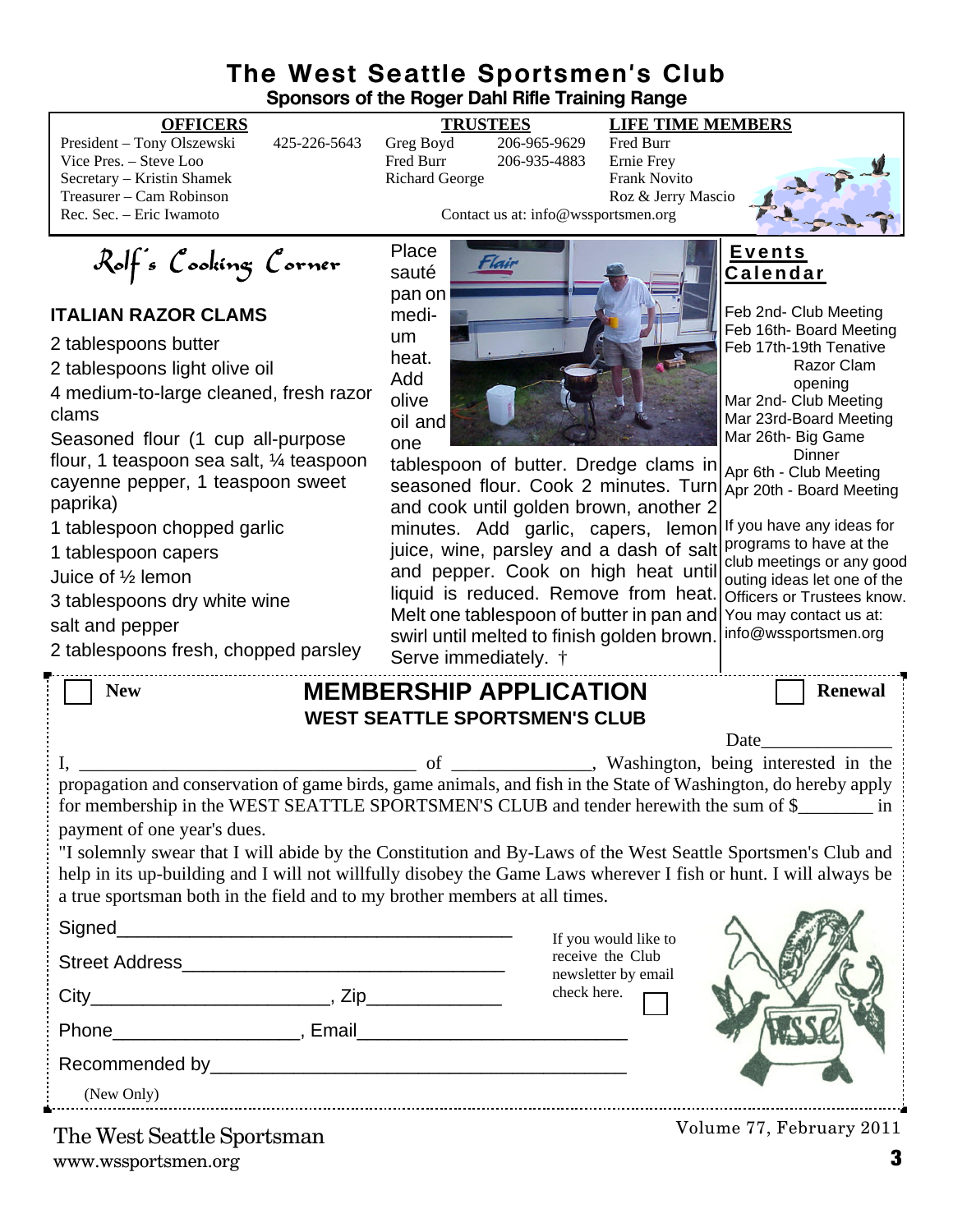#### **Stuff For Sale**



**For Sale** - Lead Dipper \$5.00, Lead Pot, \$15.00 Adjustable front shooting rest \$40.00, Leather shooting rest bag \$15.00 call Fred Burr 206-935- 4883.

**For Sale -** 35 Remington Ammo - 30 plus rounds rescued from garage sale, age unknown, \$5.00. Call Kim 253-850-7380.

**For Sale** - 12 ga C&H shot gun shell reloader includes dies and powder measure call Fred Burr 206-935-4883.

**For Sale** - Club Logo items available; hats \$15.00, shirts and other items available too. We have a

few special 75<sup>th</sup> Anniversary Logo hats available also. Contact Tony at the club meetings, by email at tony@wssportsmen.org or phone at 425-226-5643.

If you have something you would like to list in Volume 77, February 2011 **4** this section please send an email to "info@wssportsmen.org" listing the item or items you would like to sell, the price, and your contact information. Put "Stuff For Sale" in the Subject line of your email. Keep in mind that this comes out only once a month. In order to be listed in the coming month's newsletter you will need to have your ad emailed to us no later than the 20<sup>th</sup> of the prior month.....†

#### *Razor Clamming from page 1*

Tentative digging days and tides for the proposed openings are:

ü Feb. 17, Thursday - 5:53 p.m. (-0.9 ft.); Twin Harbors

**Feb. 18, Friday - 6:33 p.m. (-0.9 ft.);** Long Beach, Twin Harbors, Copalis, Mocrocks and Kalaloch

ü Feb. 19, Saturday - 7:13 p.m. (-0.5 ft.); Long Beach, Twin Harbors, Copalis, Mocrocks and Kalaloch

Dan Ayres, WDFW coastal shellfish manager, said the agency will announce spring clam-digging opportunities after asby sessing how many clams are still available for harvest after the next dig.

Under WDFW rules, harvesters may take no more than 15 razor clams and must

keep the first 15 taken, regardless of size or condition. Each digger's limit must be kept in a separate container. All diggers must have an applicable 2010-11 fishing license to dig razor clams on any beach. A license is required for anyone age 15 or older.

Anglers can buy a combination license or an annual shellfish/seaweed license. Also available are razor-clam only licenses in annual or three-day only versions. Descriptions of the various licensing options are available on the WDFW website at fishhunt.dfw.wa.gov. A list of state license vendors is available at wdfw.wa.gov/lic/vendors/vendors.ht m.

Olympic National Park Superintendent Karen Gustin urged diggers to take safety precautions during night digs, especially at Kalaloch.

"Kalaloch is considerably more remote than the other clamming beaches, and visitors should be prepared for primitive conditions," she said. "With no streetlights or lighted buildings in the area, flashlights or lanterns are a necessity." †



The West Seattle Sportsmen's Club P.O. Box 16258 Seattle, WA 98116



**First Class Mail**